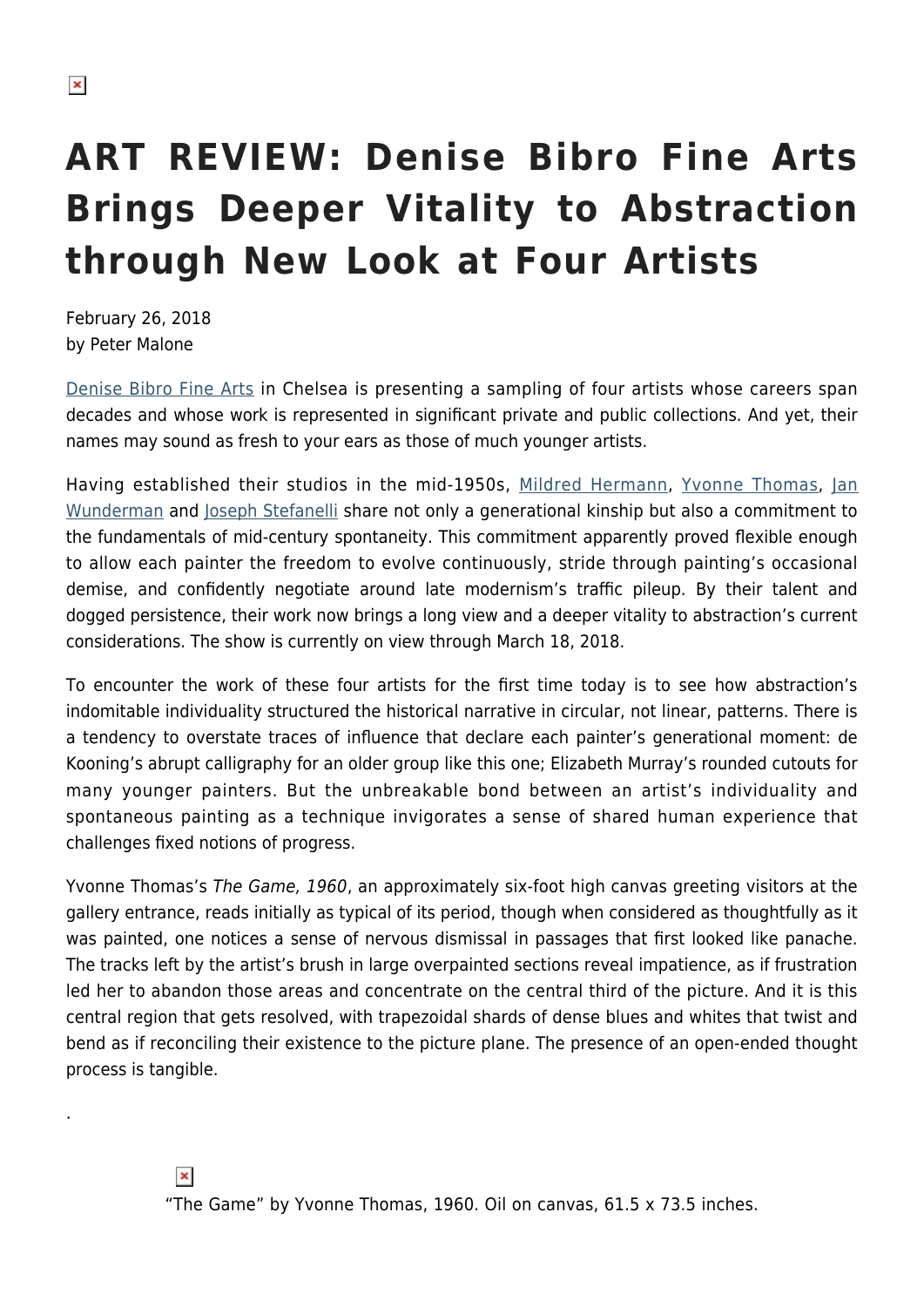Courtesy of Denise Bibro Fine Art.

.

.

.

.

.

Mildred Hermann's Untitled No. 12 from the late 1980s is an intimately scaled mixed media collage combining gestural expression with landscape references. It's 16- by 20-inches dimensions, quite small by mid-century standards, suggests a less public attitude, one that encourages experiment by amplifying the effects of serendipity, and tolerating unorthodox results. Hermann must have seen the landscape elements of a hill and a tree emerging plainly from its torn, folded and smeared surface, yet let it stand, albeit masked by its unobliging title. Allowing a landscape to emerge so literally reflects a contingent outlook.

> $\pmb{\times}$ "Untitled, No. 12" by Mildred Hermann, 1989. Mixed Media Collage, 16.25 x 18.75 inches. Courtesy of Denise Bibro Fine Art.

Dated 2001, Jan Wunderman's Crap Shoot, is one of the more recent paintings in the show. Completed in the artist's 80th year, it's built upon a gradual opening of space derived from a leftto-right energy flow reminiscent of Jackson Pollock's seminal canvas Mural, 1943. But Wunderman's composition breaks from its implied sweep, swells at its center, then halts before it reaches the right edge, fading instead into neutral hues.

> $\pmb{\times}$ "Crap Shoot" by Jan Wunderman, 2001. Oil on canvas, 34.25 x 32.5 inches. Courtesy of Denise Bibro Fine Art.

As if to balance the final image, she then obliterates the left corners with dark, earthy strokes, fudging the frame's extremities like a cubist. The similarity is unmistakable, but I don't feel Wunderman is indulging here in some glib historicism. Her solution accedes to the picture's innate assertions, an instinctive choice as fundamental to abstraction today as it was 70 years ago.

By 1999, Joseph Stefanelli's Yellow Concern suggests he, too, had grown beyond his mid-century roots without changing his fundamental process. Dragging charcoal through wet paint, a common pairing of mid-century painting, the artist imposes a traditional still life onto the surface. A wine bottle is below a blossom of either mistletoe or holly and sleigh bells; a winged angel floats somewhere above and within the expressive paint handling. Here the artist seems attentive perhaps to one of de Kooning's aphoristic gems that may be paraphrased as: first it seems crazy to